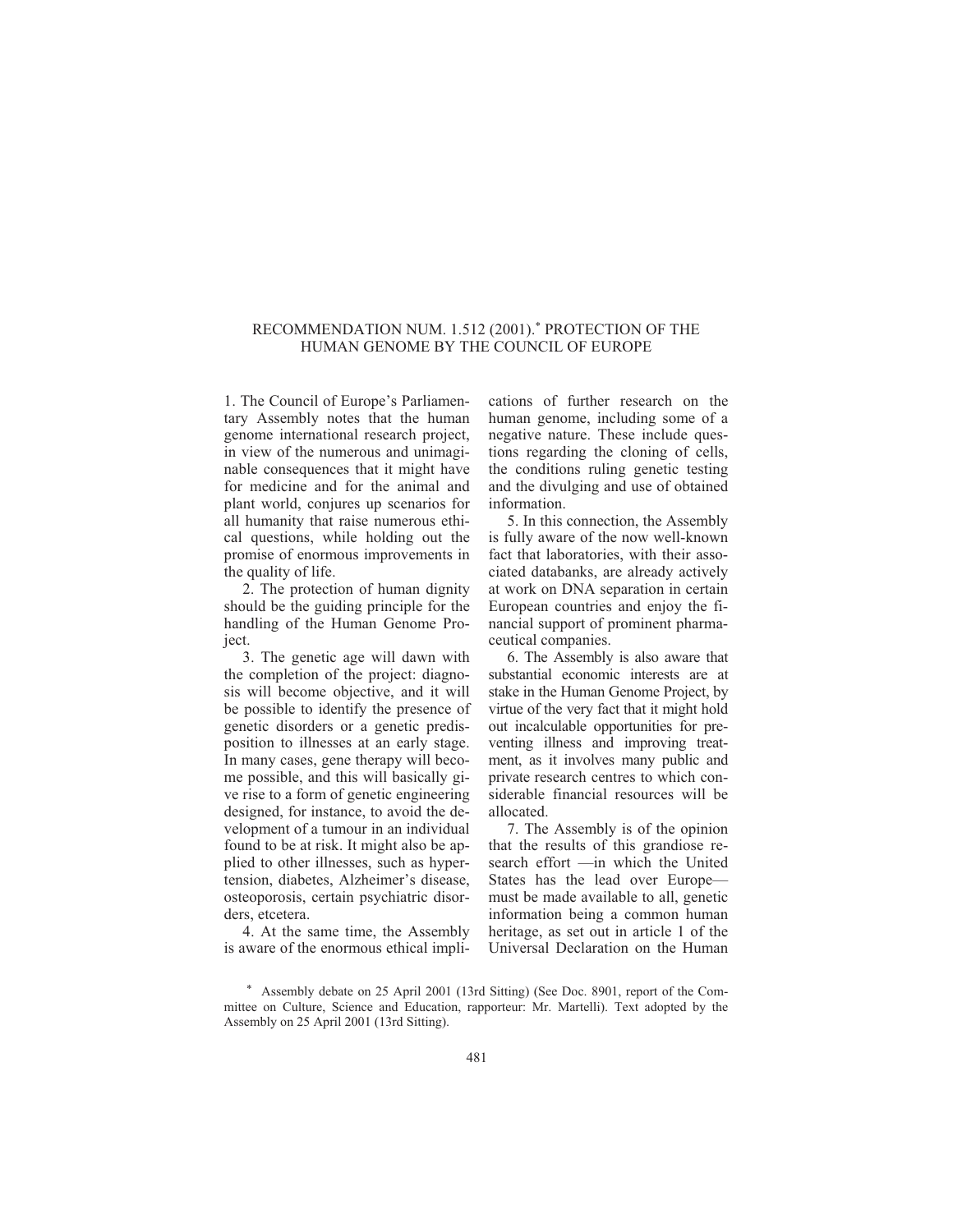Genome and Human Rights, adopted at Unesco in Paris on 11 november 1997. The Assembly in particular refers in this context to the Council of Europe Convention for the Protection of Human Rights and Dignity of the Human Being with regard to the Application of Biology and Medicine-Convention on Human Rights and Biomedicine (ETS num. 164) as well as its own Recommendations 1425 (1999) on biotechnology and intellectual property and 1468 (2000) on biotechnologies.

8. In particular, the Assembly is aware that the prospects opened up by the discoveries associated with the Human Genome Project pose a whole series of ethical problems, essentially concerning such fundamental issues as the use of genetic information for preventive purposes and possibly a presumed right, at a later stage, to take preventive action when certain genetic information is obtained. However, a crucial question will be the assessment of who will have which rights to use the information: the case of insurance companies, employers, parents, schools, etcetera.

9. The Assembly calls, *inter alia*, through the establishment of a Euroforum on Human Genetics, for the widest possible participation by citizens in the discussion on the human genome through the involvement of the European media and suitable and accurate information by the Council of Europe.

10. The Assembly expresses the wish that the scope of action of the abovementioned authority should not be confined to Europe, but that it may become part of a world authority under the aegis of the United Nations. To this end, the Assembly advocates that the necessary contacts be established with the appropriate bodies within the UN and UNESCO as soon as possible.

11. In view of the above, the Assembly recommends that the Committee of Ministers:

*i*. Invite every Council of Europe member state concerned to set up, under its own domestic legislation, a national authority having the express task of monitoring, informing and advising on the compliance of research on the human genome with universally recognised ethical and moral principles of respect for life and human dignity.

*ii*. Set up, at European level as well, and more specifically in the context of the Council of Europe, a body or authority to fulfil on a permanent basis the task of monitoring the development of the Human Genome Project research process, ensuring respect for ethical principles in the context of research on the human genome, assessing the effects of such research also regarding health risks, and giving thorough consideration to all the ethical aspects of the project, and consider in this context the role of the Steering Committee on Bioethics (CDBI).

*iii*. Ensure that these bodies for monitoring research on the human genome will familiarise the European public with new possibilities for progress in genetics in terms of information and technology and serve also to promote campaigns to inform and educate the public, in particular the health profession.

*iv*. Make sure that consultation of the European authority be mandatory, and that it formulate an opinion when conventions are drafted on this subject in the context of the Council of